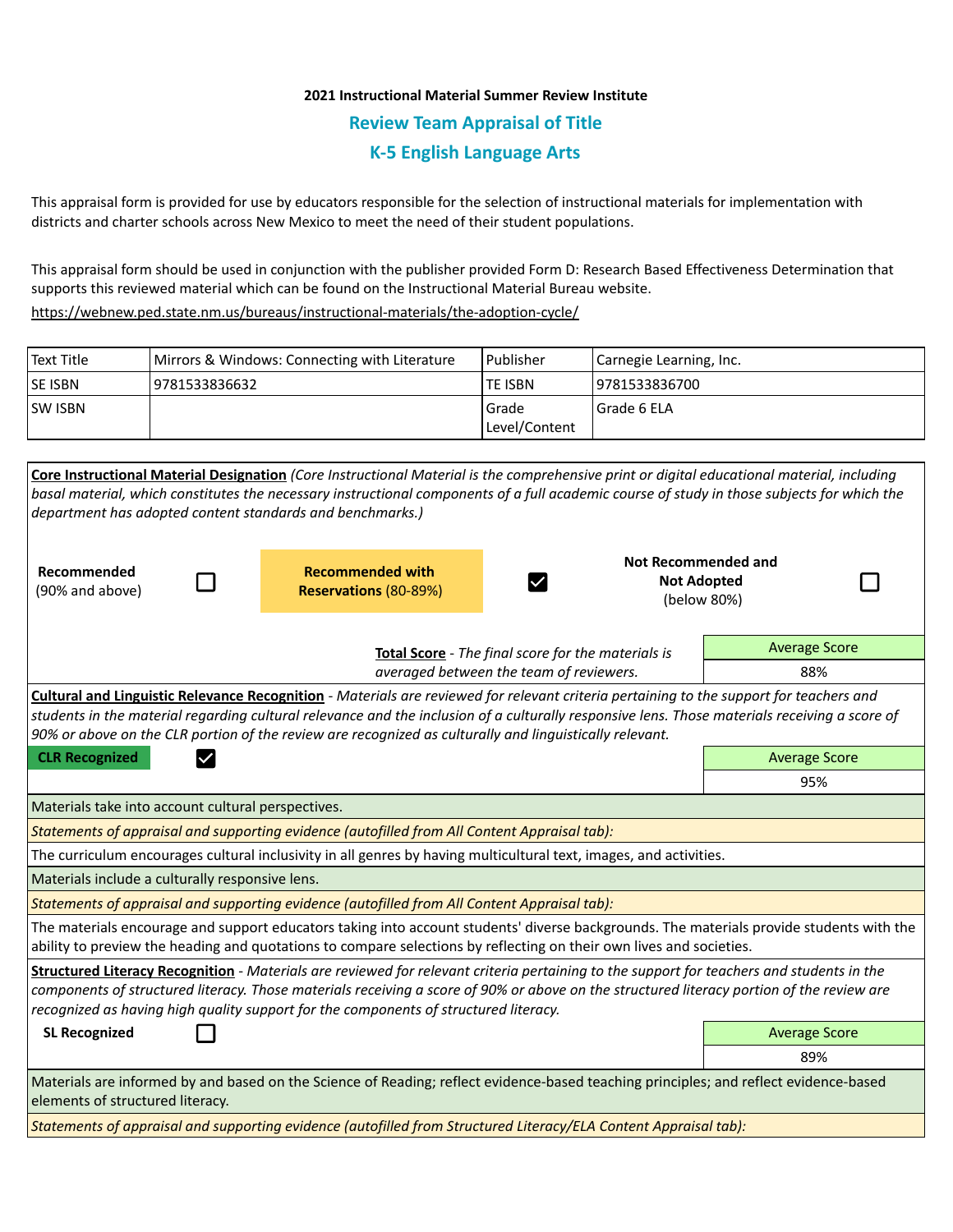Materials are informed and based on Science of Reading. The curriculum provides evidence of language skills and the relationship between the development of oral and written language skills. Students read independently, with peers, small groups and whole group settings to provide fluency and understanding what is read.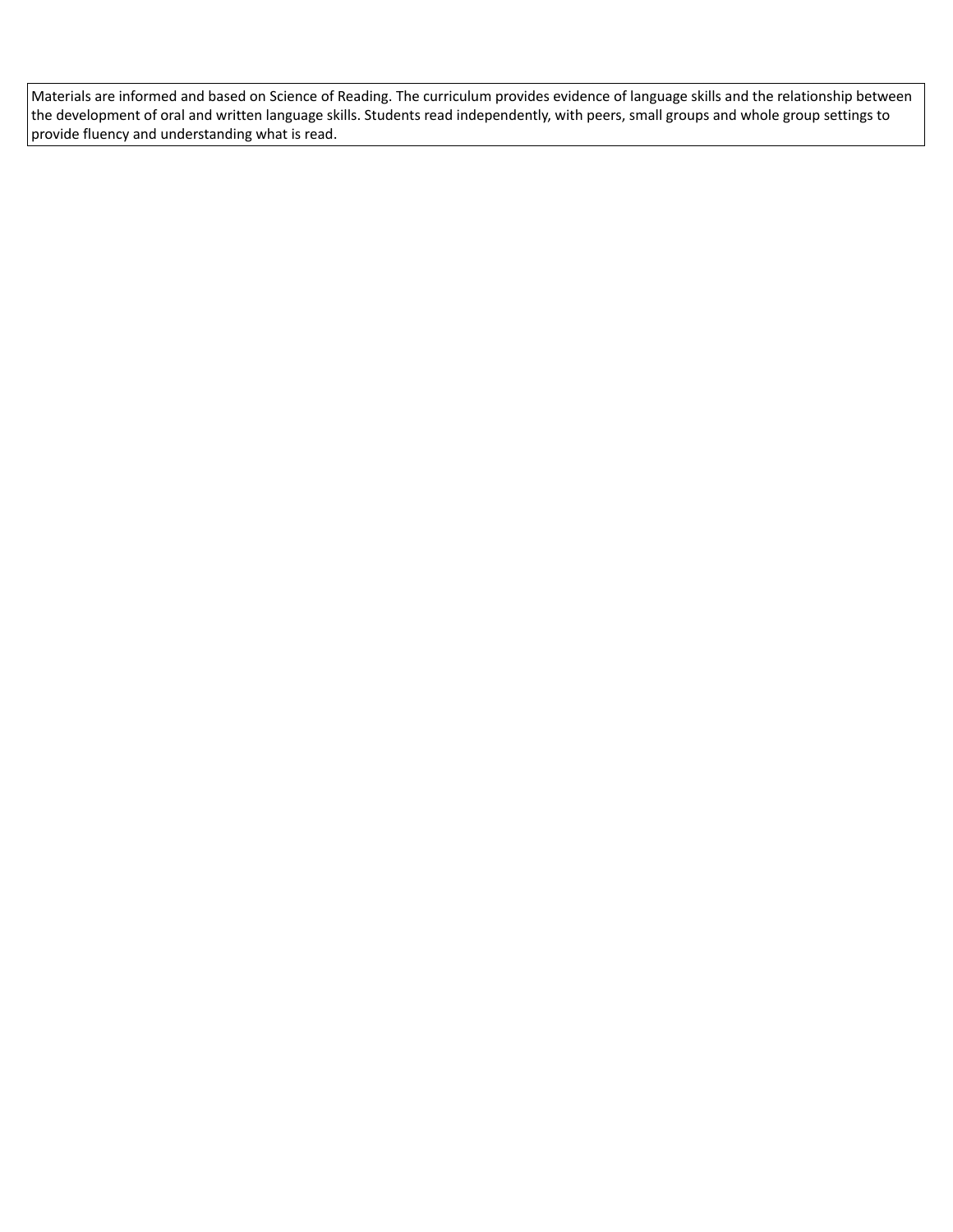**Standards Review** *- Materials are reviewed for alignment with the state adopted content standards, benchmarks and performance standards.*

Average Score

84%

Materials align with grade level ELA standards overall.

*Statements of appraisal and supporting evidence:* 

The curriculum is grade level appropriate with grade level ELA standards.

Materials align to reading standards.

*Statements of appraisal and supporting evidence:* 

The curriculum aligns with the majority of the reading standards. Students are asked to make inferences drawn from the text. Students are given sentences with preview vocabulary words to use context clues within the text to find the meaning of the unknown words. Students read a portion of a text determining details and provides a summary to identify the main idea of the text, but not specific to their opinions or judgements.

Materials align to writing standards.

*Statements of appraisal and supporting evidence:* 

Materials offer various opportunities for writing. The materials provide students the skills to clarify their claims and reasons through the writing process. Materials offer a focus on the use of transitions and show the importance of linking ideas to make writing more clear and concise. Students are introduced to drafting their ideas for a persuasive essay and are asked to use persuasive techniques. Students are given a model essay, where all major parts are outlined for them. Formal and informal language is not addressed.

Materials align to speaking and listening standards.

*Statements of appraisal and supporting evidence:* 

Materials offer students opportunities to speak and listen. The materials provide students the steps and process for giving and engaging in presentations through active listening and reflection. Materials give students the opportunity to reflect upon the similes used in the reading to create a drawing and present their drawing to peers to identify the simile being drawn. The materials provide guidance on diverse media and formats and explains how it contributes to the topic, text, or issue, but there are no examples visually.

Materials align to language standards.

*Statements of appraisal and supporting evidence:* 

The materials support language standards. The materials demonstrate the use of context clues to the meaning of a word or phrase. Materials give students opportunities to identify intensive pronouns within sentences. Materials give students opportunity to understand poetry and the play on words but does not give explicit instruction of variation from standard English or strategies to improve writing.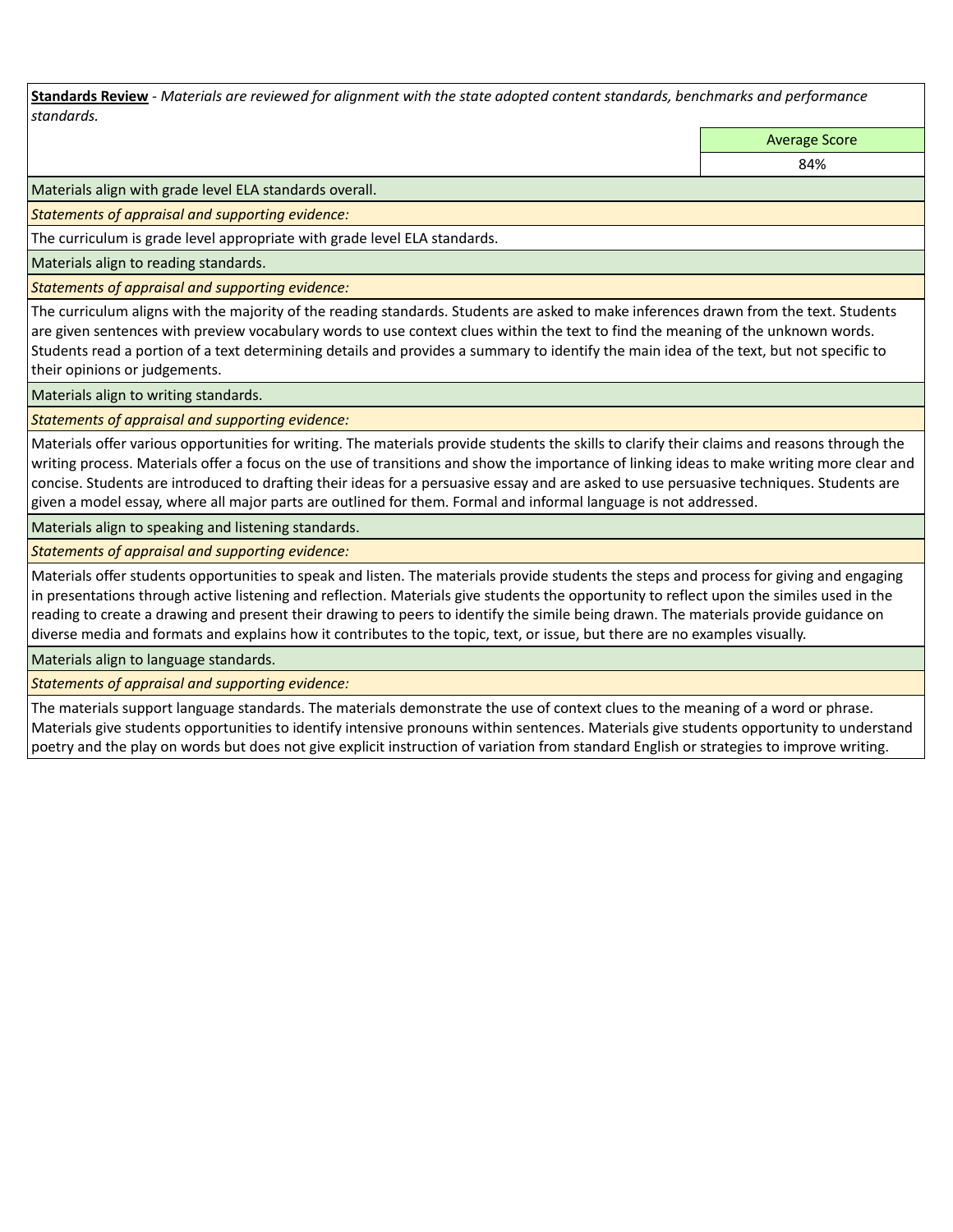**Structured Literacy Review** *- Materials are reviewed for relevant criteria pertaining to the support for teachers and students in the components of structured literacy.*

Average Score

89%

Materials are informed by and based on the Science of Reading; reflect evidence-based teaching principles; and reflect evidence-based elements of structured literacy.

*Statements of appraisal and supporting evidence:*

Materials are informed and based on Science of Reading. The curriculum provides evidence of language skills and the relationship between the development of oral and written language skills. Students read independently, with peers, small groups and whole group settings to provide fluency and understanding what is read.

**ELA Content Review** *- Materials are reviewed for relevant criteria pertaining to the support for teachers and students in the specific content area reviewed.*

Average Score

96%

Materials provide sequential, cumulative instruction and practice opportunities for a full range of foundational skills.

*Statements of appraisal and supporting evidence:* 

The materials are designed to allow students to learn each standard by a sequential, cumulative instruction and practice with incorporating a variety of foundational skills. The materials encompass building background, setting a purpose, making connections, utilizing reading skills, analyzing literature, making judgements, and extending learning.

Materials provide a selection and range of high-quality texts worthy of students' time and attention, exhibiting exceptional craft and thought and/or providing useful information.

*Statements of appraisal and supporting evidence:* 

Materials do reflect the genres and text characteristics as set by the standards. Some examples of the genres are as follows: fiction (mystery, adventure, fantasy), nonfiction (memoir, speech, historical nonfiction, etc.), poetry, drama, and folk literature to mention a few in the text. Curriculum reflects all genres and text characteristics required by standards at grade level band. Materials provide different genres throughout the text.

Questions in the materials are high-quality text-dependent and text-specific questions. The overwhelming majority of these questions are text-specific and draw student attention to the particulars in the text.

*Statements of appraisal and supporting evidence:* 

Students are asked to infer about fiction or nonfiction and how to use evidence drawn from the text to validate these inferences.

Materials offer an opportunity for students to make an inference as to whether the paragraph information is fact or fiction by making an inference. Once the inference is made they must provide evidence as to how they know. Material provides text-dependent questions and tasks that require the use of textual evidence. Student are asked to distinguish between information that is factual and can be proven by charting evidence found in the text "The Dog of Pompeii."

Materials provide scaffolding and supports to enable students' learning of English language arts.

*Statements of appraisal and supporting evidence:* 

The materials provide scaffolding by embedding supports for students' learning English language arts. For example, the story *Tuesday of the Other June* provides the following components: applying before, during and review of the lesson; guided and close reading; extensions for differentiated instruction, English Language Learners, kinesthetic/auditory learners; and enrichment within this lesson. It builds background knowledge with sequence of lessons, structural supports, and strategies that scaffold learning.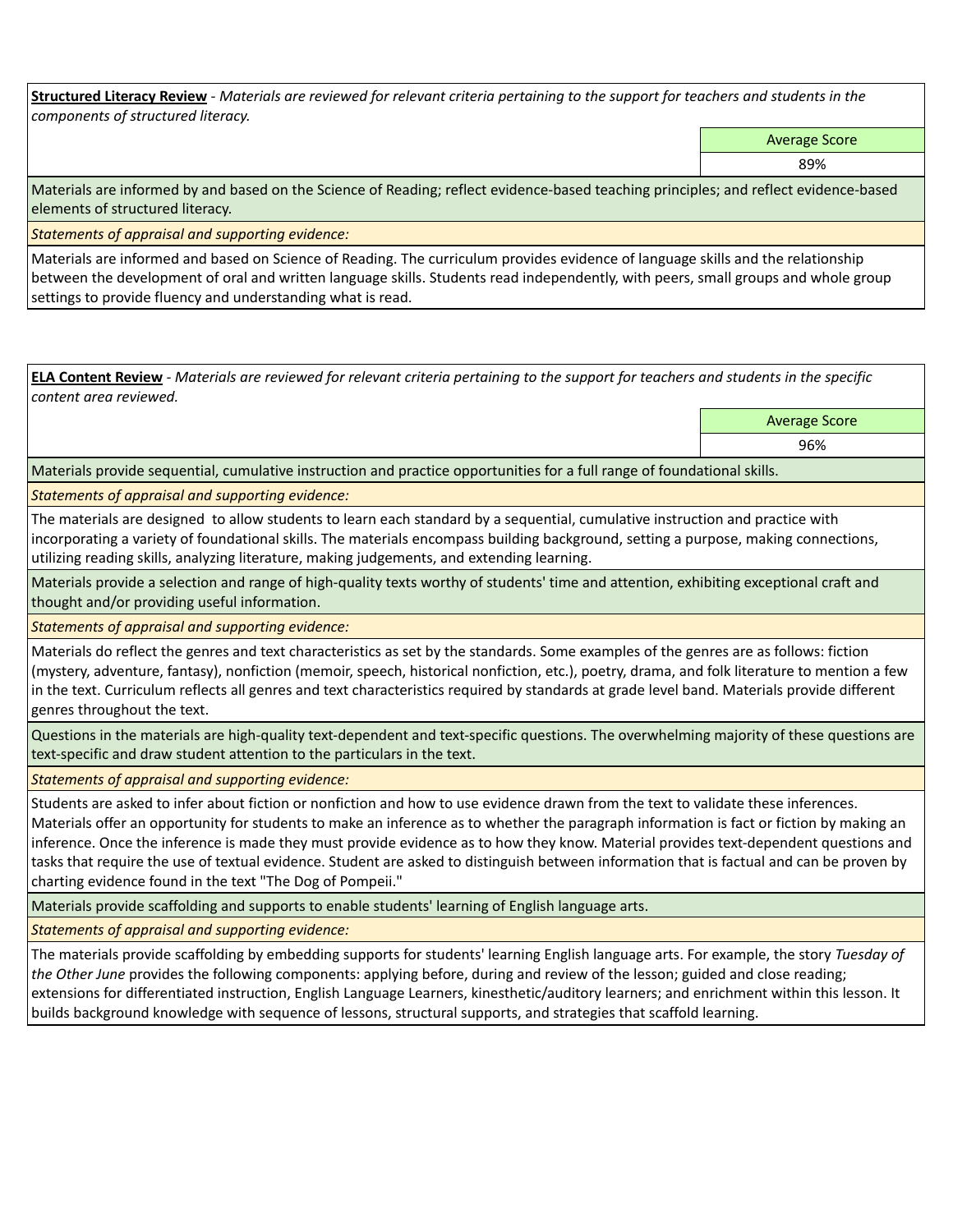**All Content Review** *- Materials are reviewed for relevant criteria pertaining to the support for teachers and students in the material regarding the progression of the standards, lesson structure, pacing, assessment, individual learners and cultural relevance.*

Average Score

95%

Materials are coherent and consistent with the standards that all students should study in order to be college and career ready.

*Statements of appraisal and supporting evidence:*

The curriculum is grade level appropriate consistent with the standards preparing all students for college and career readiness.

Materials are well designed and take into account effective lesson structure and pacing.

*Statements of appraisal and supporting evidence:*

Each unit has a pacing guide and instructional routine is evident within the pacing guide. Materials provide comprehensible Scope and Sequence for each unit with labeled texts, reading skills, genres, reading support, literary elements, themes, cross curricular connections, writing sources, extension activities, and TE skills activities.

Materials support teacher planning, learning, and understanding of the standards.

*Statements of appraisal and supporting evidence:*

The materials support teacher's planning by offering varied supports from independent or read aloud strategies, embedding questioning and vocabulary skills, and unit resources throughout the lessons.

Materials offer teachers resources and tools to collect ongoing data about student progress on the standards.

*Statements of appraisal and supporting evidence:*

The materials provide assessments to measure students' progress. In this particular guide, the variation of assessments are for the unit in print/electronic forms for formative, lesson, unit, fluency and alternative assessments based on CCSS.

Materials support effective use of technology to enhance student learning.

*Statements of appraisal and supporting evidence:*

The materials provide utilization of technology based on students' learning. Students have multiple opportunities to enhance learning with the use of technology, as seen in the researching of global warming statistics and creating visual graphs and charts to illustrate the student's findings.

Materials can be easily customized for individual learners.

*Statements of appraisal and supporting evidence:* 

 All units contain differentiated instruction activities. Materials have many footnotes that desribe alternative assignments/activities that meet the needs of ELL, Special Needs, Kinesthetic Learners, Visual Learners, and Advanced learners.

Materials give all students extensive opportunities and support to explore key concepts.

*Statements of appraisal and supporting evidence:*

Lessons support opportunities for students to demonstrate proficiency including individual, pairing, small group and whole classroom activities.

Materials take into account cultural perspectives.

*Statements of appraisal and supporting evidence:*

The curriculum encourages cultural inclusivity in all genres by having multicultural text, images, and activities.

Materials include a culturally responsive lens.

*Statements of appraisal and supporting evidence:*

The materials encourage and support educators taking into account students' diverse backgrounds. The materials provide students with the ability to preview the heading and quotations to compare selections by reflecting on their own lives and societies.